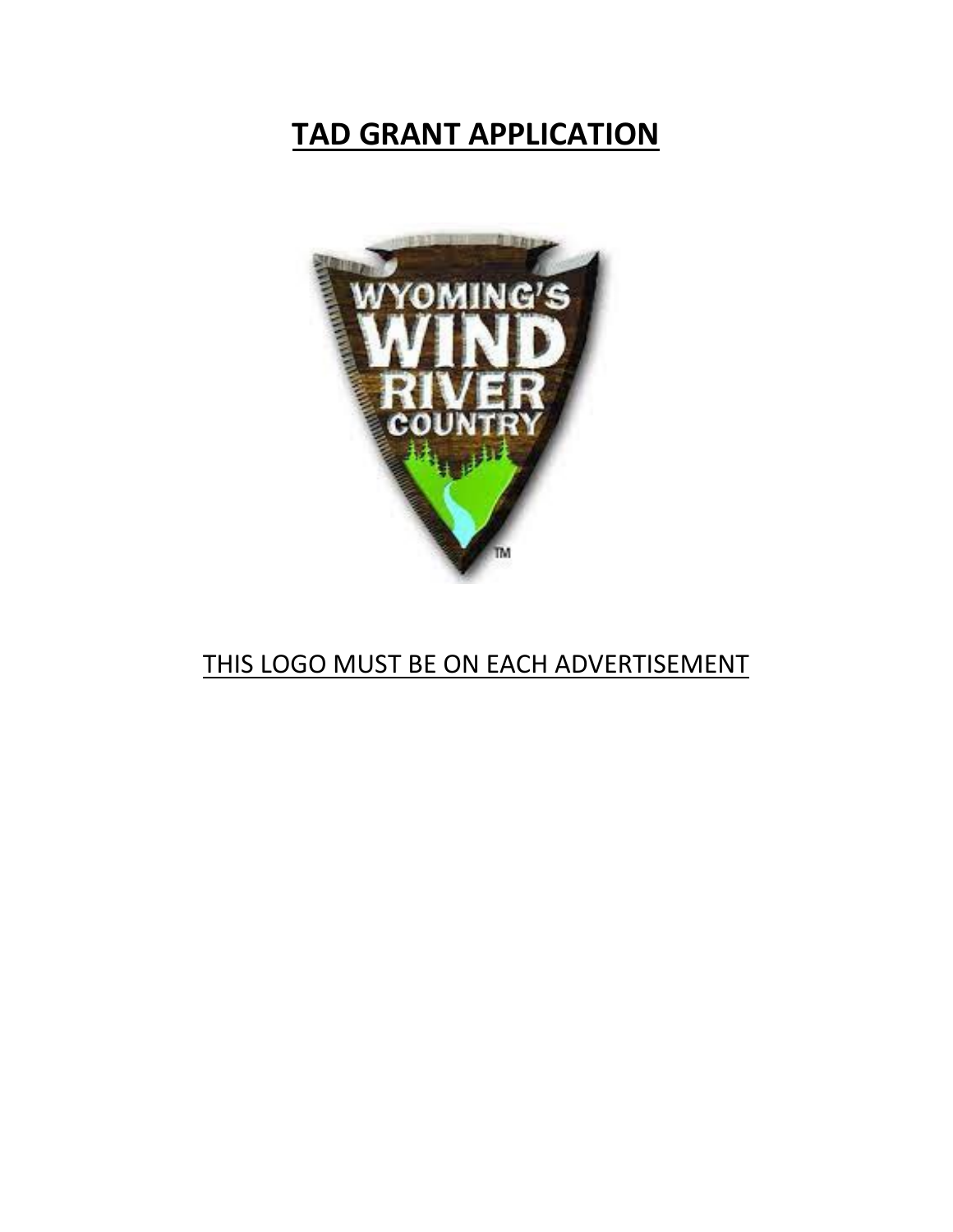



## **Dubois Tourism Asset Development (TAD)** *Grant Application Form*

| A W-9 must be submitted at time of application & match the Legal Event Sponsor name.                                                                    |                                |  |  |  |  |
|---------------------------------------------------------------------------------------------------------------------------------------------------------|--------------------------------|--|--|--|--|
|                                                                                                                                                         |                                |  |  |  |  |
|                                                                                                                                                         |                                |  |  |  |  |
|                                                                                                                                                         |                                |  |  |  |  |
|                                                                                                                                                         |                                |  |  |  |  |
|                                                                                                                                                         |                                |  |  |  |  |
|                                                                                                                                                         |                                |  |  |  |  |
|                                                                                                                                                         |                                |  |  |  |  |
|                                                                                                                                                         |                                |  |  |  |  |
| Number of Anticipated Lodging Accommodations to be used: ________________________                                                                       |                                |  |  |  |  |
| Local Facilities that will be used for Project: _________________________________                                                                       |                                |  |  |  |  |
|                                                                                                                                                         |                                |  |  |  |  |
| By signing I acknowledge receipt of TAD grant Policy Procedures approved by the Dubois Governing Body.                                                  |                                |  |  |  |  |
| <b>Documents Needed:</b>                                                                                                                                |                                |  |  |  |  |
| 1. Please attach no more than one sheet providing a detailed description of your project.                                                               |                                |  |  |  |  |
| 2. Please attach no more than one sheet explaining how these funds will be used.                                                                        |                                |  |  |  |  |
| 3. Please attach a projected budget for the project. Include other funding sources.                                                                     |                                |  |  |  |  |
| 4. Proof of Non-Profit Status. (if non-profit)                                                                                                          |                                |  |  |  |  |
| 5. A W-9 Form must be submitted at time of application; it will be naming the requesting Event Sponsor as payee when the                                |                                |  |  |  |  |
| Reimbursement Form is presented for payment.<br>WIND RIVER VISITOR COUNCIL LOGO'S MUST BE ON ALL THINGS ASSOCIATED WITH THIS GRANT.<br>ხ.               |                                |  |  |  |  |
| <b>Details for Reimbursement:</b>                                                                                                                       |                                |  |  |  |  |
| 1.<br><b>IMPORTANT!</b> Please place the name of the Event Sponsor that the reimbursement check will be written to in the line above                    |                                |  |  |  |  |
| titled: Legal Name of Event Sponsor.                                                                                                                    |                                |  |  |  |  |
| 2. If the amount requested for this project exceeds the actual monies spent, the lesser amount will become the<br>reimbursement amount paid by the Town |                                |  |  |  |  |
| 3.<br>Once the check is written to the requesting entity, the grant is considered closed                                                                |                                |  |  |  |  |
| ALL FUNDING IS GRANT REIMBURSABLE, YOU MUST PROVIDE PAID INVOICES<br>4.                                                                                 |                                |  |  |  |  |
|                                                                                                                                                         |                                |  |  |  |  |
| <b>Denied</b><br><b>Grant Disposition:</b><br>Approved                                                                                                  | <b>Approved Dollar Amount:</b> |  |  |  |  |

*For Office Use Only*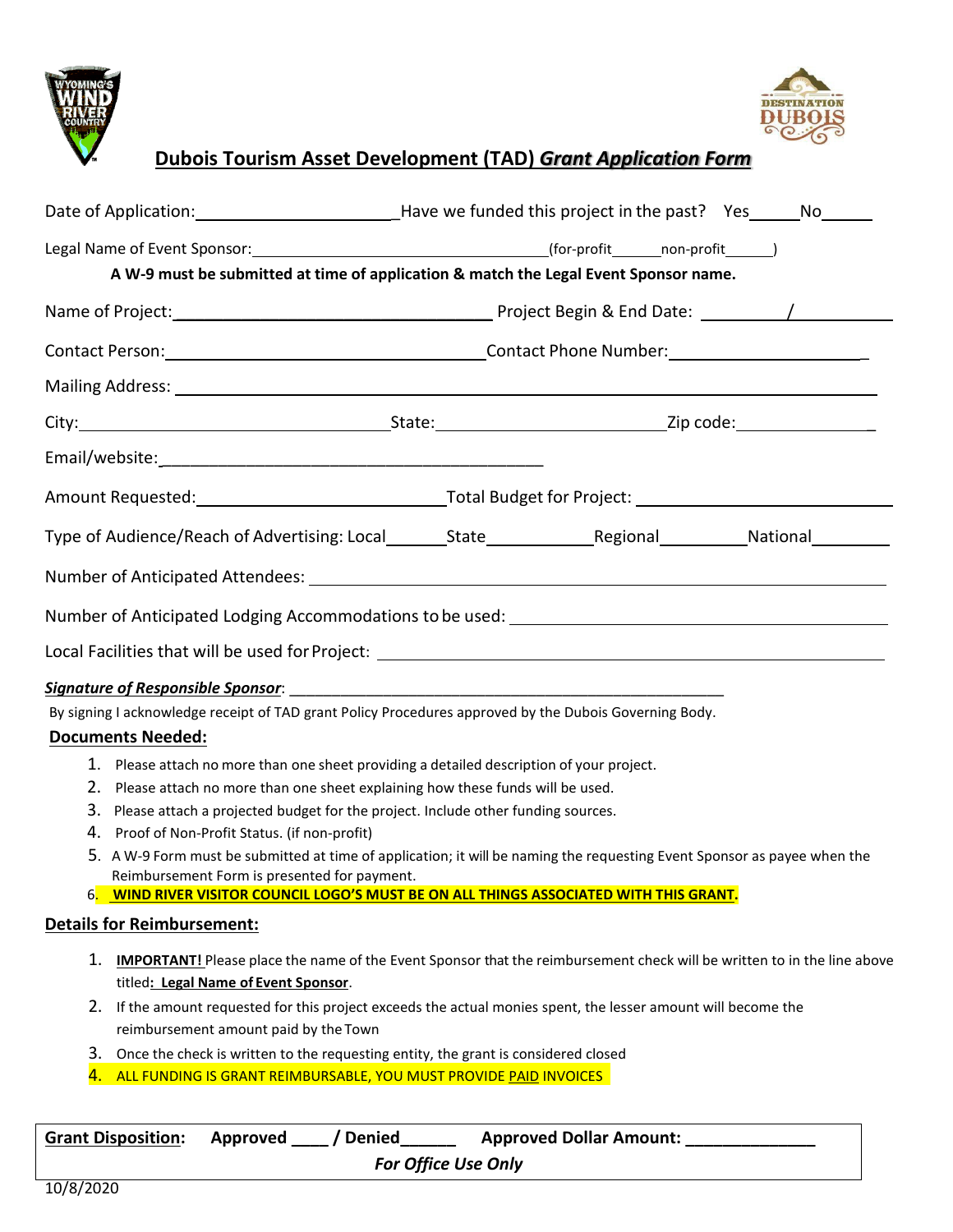#### Tourism Asset Development Grant Approval Checklist Approved 8/12/2020

| Yes        | <b>No</b>        | Will funds be used to:                                                                                                                  |  |
|------------|------------------|-----------------------------------------------------------------------------------------------------------------------------------------|--|
|            |                  | Expand and/or improve an existing attraction                                                                                            |  |
|            |                  | Plan or develop an expansion, improvement, exhibit or addition to an existing visitor<br>attraction                                     |  |
|            |                  | Cover promotional, signage and advertising costs associated with project, exhibits or<br>performances including local advertising costs |  |
|            |                  | Assist to get new visitor attractions started                                                                                           |  |
|            |                  | Reimburse costs                                                                                                                         |  |
| <b>Yes</b> | <b>No</b>        | Is the                                                                                                                                  |  |
|            |                  | Attraction/performance open to the public                                                                                               |  |
|            |                  | Applicant a 501 (c) entity                                                                                                              |  |
|            |                  | Applicant a "for-profit" entity                                                                                                         |  |
| <b>Yes</b> | No               | <b>Project Information</b>                                                                                                              |  |
|            |                  | Would this project happen without TAD funding?                                                                                          |  |
|            |                  | Are there other sources of funding?                                                                                                     |  |
|            |                  | Will there be long term effects from this project?                                                                                      |  |
|            |                  | Will this project be a multi-day event?                                                                                                 |  |
|            |                  | Will this project promote an existing tourism attraction?                                                                               |  |
|            |                  | Will this project promote a new tourism attraction?                                                                                     |  |
|            |                  | Will this project bring outside monies to Dubois?                                                                                       |  |
|            |                  | Will this project encourage overnight stays in Dubois?                                                                                  |  |
|            |                  | A completed W-9 must be submitted with each application.                                                                                |  |
|            |                  | Was the grant application submitted two weeks prior to the council meeting?                                                             |  |
|            |                  | Does the applicant and W-9 match?                                                                                                       |  |
|            | Reviewers Notes: |                                                                                                                                         |  |
|            |                  |                                                                                                                                         |  |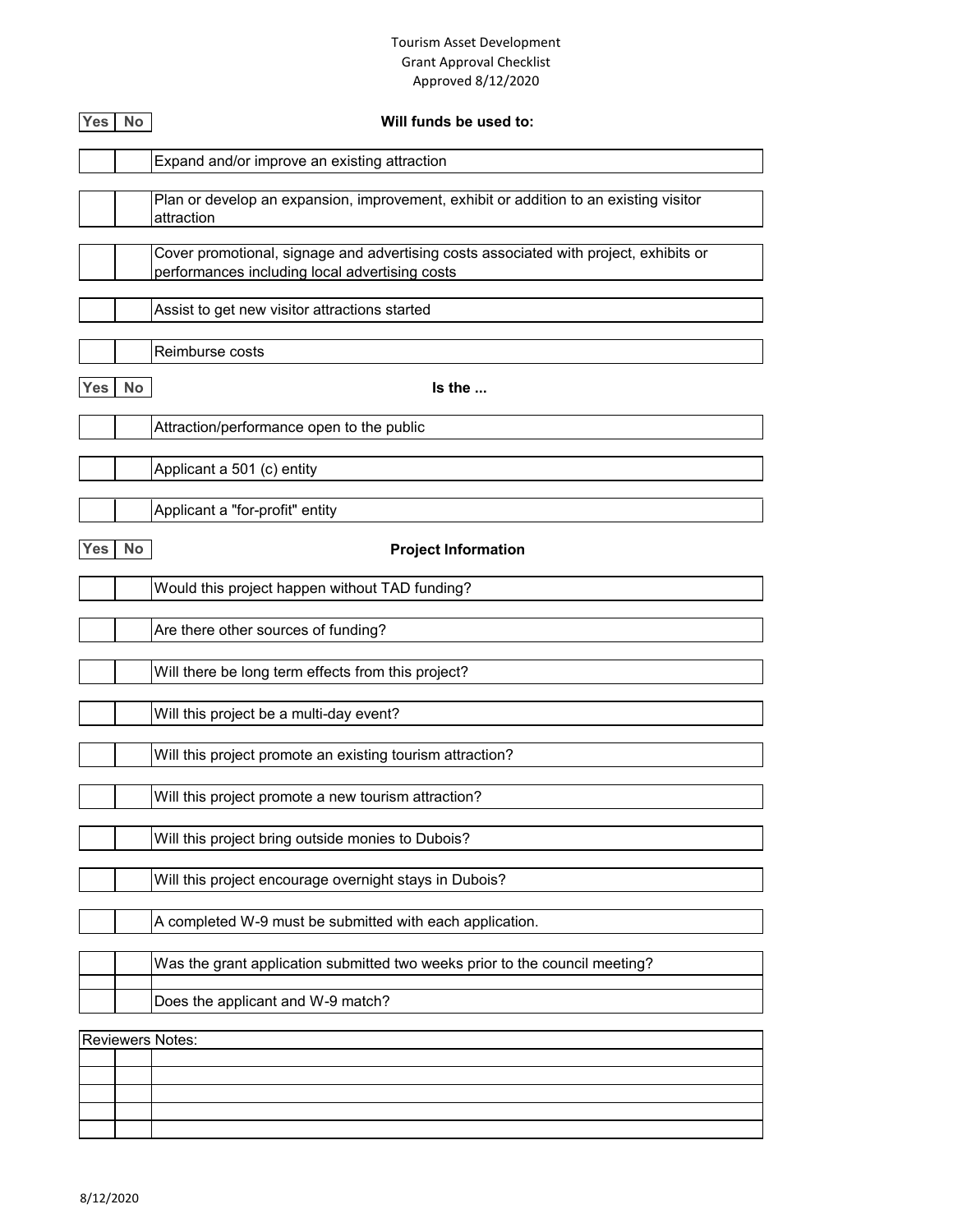Tourism Asset Development Grant Policy and Procedures Approved August 12, 2020

#### **Eligibility**

The Town of Dubois accepts Tourism Asset Development (TAD) grant proposals from entities submitting qualified advertising and promotion requests that demonstrate direct benefits to the tourism industry specifically in the Dubois area. TAD funds are to be used solely for promotional materials, television and radio advertising, printed advertising, digital content, social media, promotion of tours, staging of events, educational materials, and other specific tourism related objectives. Those entities that are eligible are non-profit organizations, tourist-related organizations, civic organizations, and for-profit organizations sponsoring community wide, tourism-related events. The Town of Dubois accepts proposals from persons of any race, color, creed, age, sex, disability, and national or ethnic origin. All advertising must include the Wind River Visitor's Council logo, available in electronic format from destinationdubois@gmail.com. Any request that the Governing Body believes may be beneficial to the promotion of the Town but is not normally considered may be permitted. A completed W-9 must be submitted with each application. Only grant applications from entities matching the W-9 submitted will be accepted for consideration.

Town of Dubois will not award grants to or for:

- Individuals
- Organizations that discriminate on the basis of age, color, disability, marital status, national origin, race, religion, sex, sexual orientation, or veteran status
- Capital costs such as building and construction or equipment
- Purchase of alcoholic beverages
- Projects with proprietary elements, such as for-profit organizations advertising day-to-day, normal business operations
- Lobbying, political contributions, fund-raising events or other similar activities designed to influence legislation or intervene in political campaigns
- Donations, endowments, challenge grants, matching funds and other similar programs
- Direct or matching payments to members of the public, such as scholarships, assistance with personal and family financial difficulties, registration fees for conferences and training, or similar activities

#### **Grant Priorities**

Of particular interest to Town of Dubois are projects that:

- Advertisement of attractions/events that encourage visitors to spend at least one full night in the Dubois area
- Advertise and promote the expansion, improvement, exhibit or addition to an existing visitor attraction
- Cover promotional, signage and advertising costs associated with projects, exhibits or performances including local advertising costs to be determined on a case-by-case basis
- Assist to get new visitor attractions started by advertising and promotion
- Advertising community wide events sponsored by for-profit businesses that benefit the entire community
- Advertising to reach a specific target tourism audience or to address an unmet tourism related need
- Will continue once advertisement of the event and the event itself ends
- Involve collaboration among partners, especially if collaboration occurs between organizations in different sectors (the non-profit, public, or for-profit)

#### **Completion of Project**

All funding is on a reimbursable basis. Town of Dubois reserves the right to inspect, at any time, the records (specifically related to the grant) of the organization for purposes of audit. Upon completion of the project the following must be submitted to the Town of Dubois:

- Application for Reimbursement must be received by Town of Dubois within 60 days after the completion of the event.
- Reimbursement will be made only for previously approved items to the event sponsor.
- If the organization spends less than anticipated expenses no difference between the approved item and actual expenses will be reimbursed
- Final narrative report describing the outcome of the project
- Request for payment form with copies of all paid invoices and advertisements
- Town of Dubois will review each final report and determine its compliance with the approved grant submittal
- Town of Dubois will make ONE reimbursement to the event applicant. Applicant is to submit all invoices at same time with a notation that all invoices requested to be paid have been submitted. The grant is then closed.

#### **Grant Applications**

Applications are available at Dubois Town Hall, Dubois Visitor Center or at www.duboiswyoming.org. Submit applications to Town of Dubois, P.O. Box 555, Dubois, WY 82513-0555 or by email to dubois@wyoming.com or to Destination Dubois, P.O. Box 45, Dubois, WY 82513-0045 or by email to destinationdubois@gmail.com

#### **Application Deadlines**

Grant funds are limited, and applications will be considered in the order in which they are received. Applications are due on the third Tuesday of January, March, May, July, September, or November. Grant applications will be considered at the next regularly scheduled meeting of Destination Dubois, which normally take place two weeks following the deadlines. Grant applications must be submitted to the Dubois Town Clerk's Office two weeks prior to the next scheduled Dubois Town Council meeting to be placed on the agenda for consideration. Destination Dubois recommendations regarding grant approvals or rejections must be approved by the Town of Dubois before awards are granted. All decisions of the Town Council are final.